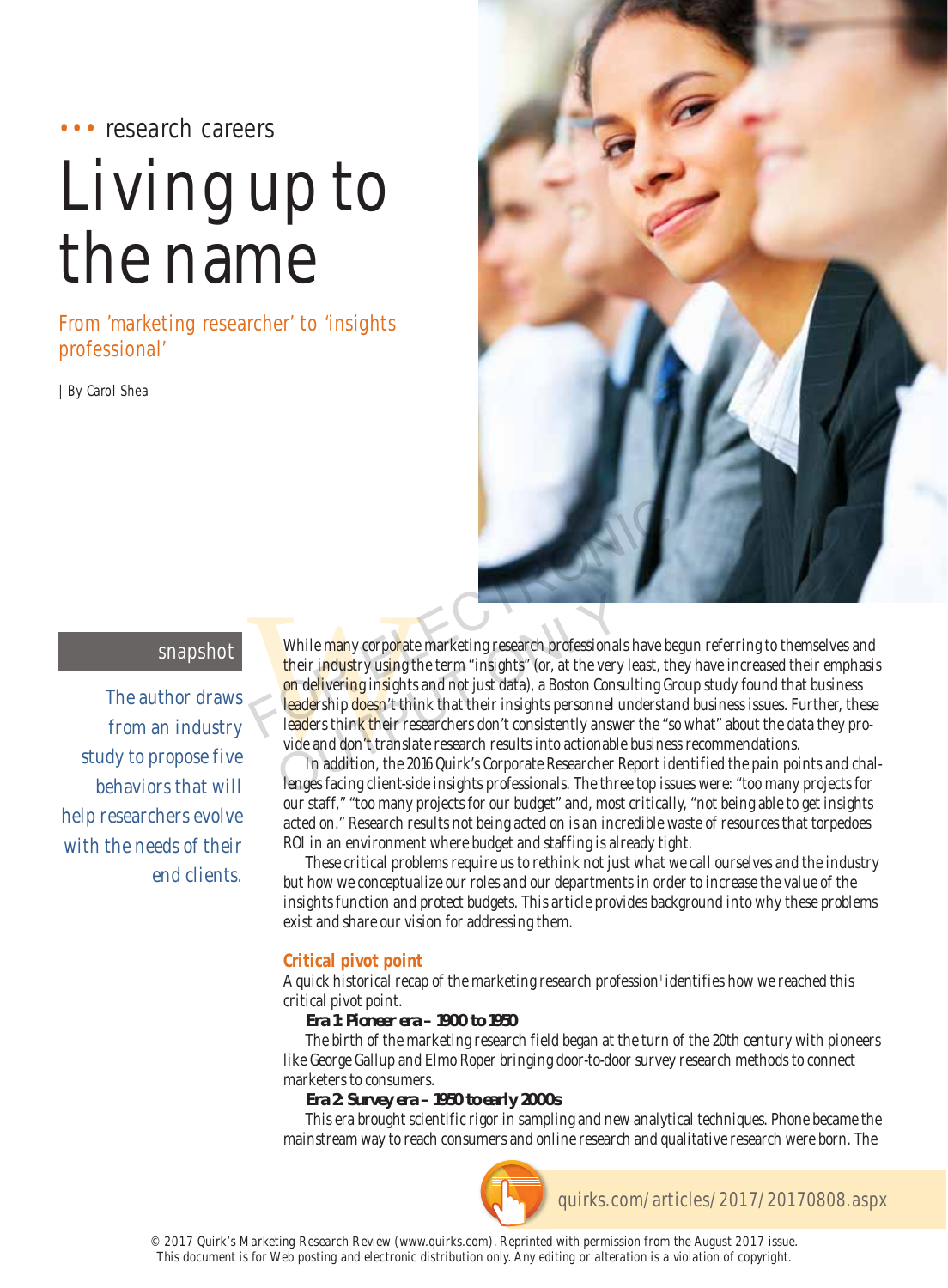marketing research function within companies became well established and grew.

Throughout these first two eras, marketing research's role was to answer questions as they arose within the organization: How should we price this product? Are consumers satisfied with our service? Why is the competition growing while we are not?

Thus, the management of the research function was largely focused on the management of research projects to answer these questions. Research directors sought to optimize each phase of the process: designing, conducting, analyzing and presenting research studies. They sought better analytical (e.g., multivariate methods), consumer connection (from door-to-door to online) and logistical (e.g., sampling, field recruiting) techniques.

Overall, the research function's role was to deliver knowledge to management.

**Era 3: Insights era – 2010 to now**

Rapid technological and societal change bring us closer to the consumer than ever with online panels, mobile and social research techniques. Studies that used to take months in Era 2 now take weeks. Simultaneously, the growing recognition of the importance of and the ability to collect and analyze large consumer behavioral data begins to overshadow our reliance on traditional research techniques. Big data is the "knight in shining armor" for many companies and corporate research departments have shrunk.

In Era 3, management still needs questions answered but they have new partners and tools to provide insights. They are awash in information and frustrated that they don't often enough understand the "so what" about the data nor receive actionable business recommendations.

The expectation about the research department deliverable has changed. Knowledge is no longer enough. Management expects insights departments to recommend actions as well.

Yet, the management of the marketing research function is still research study-focused and based on methods created during the first two eras where our management role was best described as project direction.

#### **Profession has made strides**

It's important to note that in the last decade or so the insights profession has made strides in becoming strategic, consultative partners with business clients versus simply project managers. Some of the positive trends include:

- In the early 2000s, researchers recognized the need to be more strategic and consultative. Industry articles envisioned researchers as knowledge curators, moving from reporting results to pulling together insights from many sources to create a well-rounded understanding of consumers that our clients require. Corporate marketing research departments and job descriptions started changing their names to include "insights."
- However, it wasn't until about 2010 that the term insights became the mainstream way to refer to our field. In that year, Forrester Research industry predictions began referring to the marketing research function as the insights function. The American Marketing Association changed *Marketing Research* magazine to *Insights* magazine in 2013 and the Marketing Research Association/CASRO merger has brought us the new Insights Association. Next tietal function. The American Marketing Too mainsumer and the Association changed Marketing Research still funct magazine to *Insights* magazine in Mew research wor take Association/CASRO merger has brought wing recog

Having conducted over 30 in-depth interviews with senior insights leaders from a wide variety of Fortune 500 corporate teams in CPG, health care, finance, technology, services and others, our firm, InsightsCentral, learned that throughout this last decade, many researchers have successfully elevated their organizational roles to strategic insights partners. They have done so based on years of experience with a wide variety of management challenges, multiple research methods and great mentorship. These insights leaders shared their proven techniques for building strategic skills among their staff and they tended to fall into three camps – as exemplified in these quotes: Example 18 and their own the set of the set of the set of the set of the set of the set of the set of the set of the set of the set of the set of the set of the set of the set of the set of the set of the set of the set of

- The first quote emphasizes understanding and aligning with the business drivers – *"Prioritization and focus on key business questions by partnering with stakeholders before, during and after research to create alignment on approach, insights and recommendations*."
- The second quote emphasizes the need to synthesize data and not be overly primary research focused to the exclusion of other techniques. It's not either/or it's AND. *"We have an emphasis on integrated analysis, going past the primary*

*data and drawing on other sources of information in our analyses."*

• The third quote emphasizes a theme of hiring the right talent – *"If you hire based on strategic thinking and curiosity, the rest should take care of itself."* While we agree that you need baseline talents and motivations to succeed in any job, we shouldn't undervalue the human capacity to learn, which this third philosophy appears to do.

While these techniques work to slowly build strategic and consultative insights departments, they do not work fast enough for a profession facing the problems and pressures identified at the start of this article. Lean (staff and budget) insights departments mean that leadership doesn't have much time to mentor and quickly build these skills among new researchers and company management is not patient.

Too many insights departments are still functioning with an Era 2 mind-set. New researchers are well trained in research methods but lack an understanding of how to be strategic and consultative.

Of course, it is essential to effectively manage projects, but how can one be strategic when the primary goal is moving from one phase of a study to another? There is no clear and comprehensive development path for moving an Era 2 project management-focused research department to an Era 3 consultative, strategically-focused insights department.

#### **New model needed**

A new management model for strategic skills-building is needed to help directors train staff and help individual researchers build these new skills more quickly. So, our firm's team collaborated with sharp-minded, big-thinking insights and marketing professionals from successful Fortune 500 companies to define the specific skills and behaviors required for insights professionals to be more consultative and strategic as is required in Era 3.

To validate the specific behaviors and skills identified through our qualitative process, we designed and fielded a validation study in partnership with the Insights Association. Over 300 corporate insights professionals, the majority of whom were in management, participated in the study in 2016.

First, we asked all 300-plus corporate insights professionals the importance of

To purchase paper reprints of this article, please contact Chris Nechanicky at 651-379-6200 x204 or at chris@quirks.com.